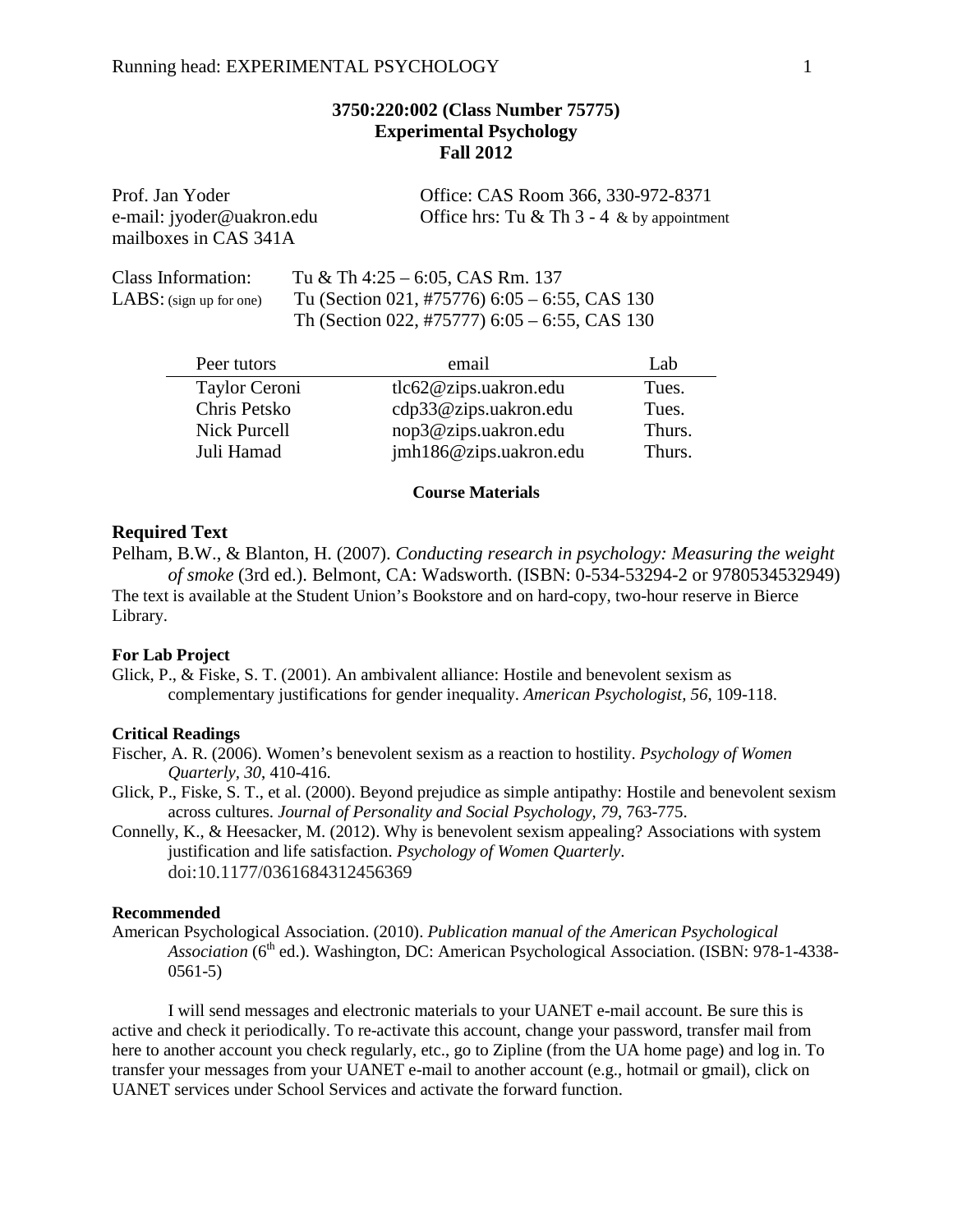### EXPERIMENTAL PSYCHOLOGY 2

Grades, course materials, and other information will be posted on Springboard. To access Springboard, go to [https://springboard.uakron.edu](https://springboard.uakron.edu/) or go through Zipline (also under School Services). *Materials distributed in class as well as select PowerPoint slides will be posted on Springboard; if you miss class, it is your responsibility to find your own copy.*

### **Course Objectives**

This course lays a critical foundation for psychology majors by introducing basic concepts in research design. The overarching goals for the course are to give you the tools to think critically about research, to knowledgeably read published research, to ask testable questions, to design sound methodologies, and to conduct and present systematic research. Throughout your upper-level courses and however you eventually use your psychology major, being a critical consumer of research and having the capabilities to design and understand quality research are skills with unbounded possibilities.

I plan to expose you to a wide array of research methodologies used across the various fields within psychology including experiments, surveys, observation, single-participant designs, and so on. I think the best way to learn about research is to do it, and this class will emphasize a hands-on approach throughout. You will conduct research projects including hypothesis generation, data collection, data analysis, and presentation. To ground this application, we will learn and apply basic concepts used by researchers. We'll learn these through lectures, readings, and a series of chapter quizzes, and we'll apply them through class discussions, exercises, and demonstrations as well as application assignments.

I regard research as a *process*. Single studies rarely fully answer the questions we pose, but rather whole programs of studies evolve using a myriad of methodologies to add pieces to the puzzle we are putting together. Every study is filled with design decisions that ultimately affect the value of what you learn from doing it. There is no cookbook way to design a study, and every decision is potentially critical. I find this process truly exciting, and I hope to share my enthusiasm with you. With strong research skills under your belt, the possibilities for discovery and understanding are unlimited.

The learning objectives I consider primary for this course include:

- Learning to analyze and critically evaluate ideas, arguments, and points of view.
- Learn to apply course materials to improve your thinking and problem solving.
- Developing specific skills, competencies, and points of view needed by psychologists.
- Learning how to find and use resources for answering questions and solving problems.

#### **University, Department, and Instructor Policies**

**Registration.** University policy dictates that: "Students whose names do not appear on the university's official class list by Sept. 10, 2012 will not be permitted to participate (attend class, take exams, or receive credit)."

**Attendance.** If you must miss a class, please let me know in advance and make arrangements to get work due on that day to me. University policy states: "A student is expected to attend all class meetings for which registered. A student may be dropped from a course by the Dean if absence is repeated and the instructor recommends this action; a student can gain readmission only with permission of both."

**Drop or withdrawal.** The last day to drop a class without signature and without "WD" appearing on a student's academic record is Sept. 10, 2012. The last day to withdraw from class without signatures is Oct. 14, 2012.

**Tape recording.** The Department of Psychology notes: "It is the policy of the Department of Psychology that taping by students or others of lectures or classroom discussions of any kind shall be done only with the prior express permission of the instructor; tape recordings and other material distributed by the instructor shall be restricted to the personal use of the students enrolled in the course."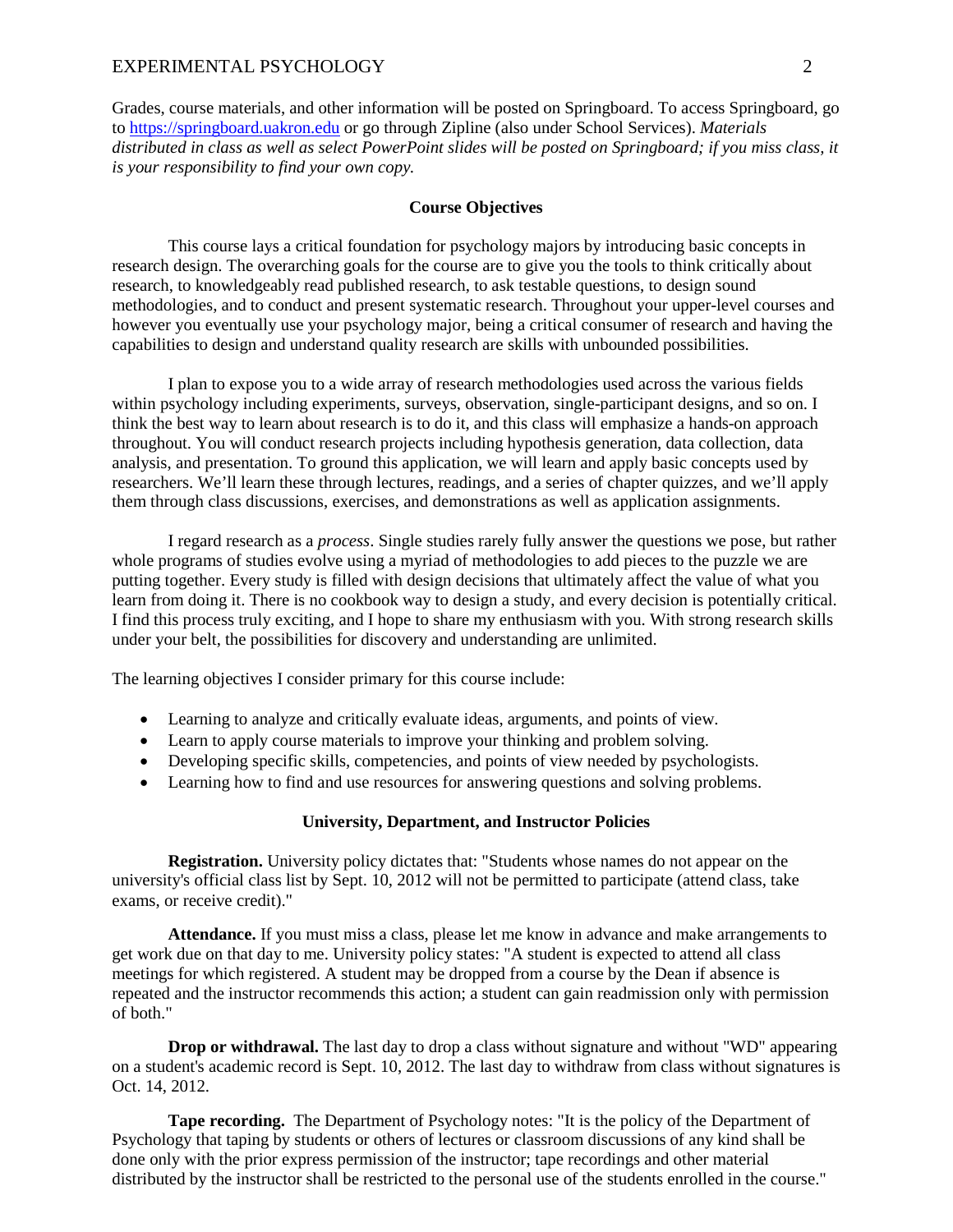**Students with disabilities or special needs***.* Please contact the instructor ASAP so we can arrange to accommodate those needs. You must be registered with the university's Disability Center to qualify for extra time allocations.

**Anti-discrimination policy***.* It is the policy of this institution that there shall be no unlawful discrimination against any individual in employment or in its programs or activities at the University of Akron because of race, color, religion, sex, age, national or ethnic origin, disability, or status as a veteran. The University of Akron prohibits sexual harassment of any form in all aspects of employment and in its programs and activities and prohibits discrimination on the basis of sexual and racial or ethnic orientation in employment and admissions.

**Instructor policies.** Plagiarism is the presentation of someone else's work or ideas as your own. You will be working on teams for some projects, and I do encourage group studying. However, unless indicated, *assignments must be completed individually and will be graded as such.* It is important to clearly reference your work using APA format. Plagiarism will result in a lower grade depending on the extent of the transgression; extensive plagiarism or cheating will result in a grade of zero for that assignment or for the course and Academic Misconduct charges may be filed.

All assignments must be typed (except worksheets requiring filled-in answers). You are responsible for complying with any changes announced in class. Incompletes will be given only in extenuating circumstances. Late papers will be penalized (10% reduction/day) unless arrangements are made at least one week in advance of the due date. Make-up quizzes will not be given. *All work is due as a pdf file(preferred) or Word document by the assigned date and time in your Springboard dropbox.*

Occasionally, a discrepancy arises between a student's and an instructor's perceptions regarding grades. If you have some concerns about a grade on a quiz or on a writing assignment, please feel free to come speak with me about it during office hours. However, please be aware that if you believe your work warrants additional points and would like to discuss that, you must present a clear, compelling case in writing, within two class periods of receiving your grade on the quiz or assignment. I will be happy to discuss quizzes, quiz materials, and your responses with you, but I will not discuss point adjustments without your written case in my hand. (This does not mean that submitting a case guarantees point adjustments. Indeed, point adjustments may be higher or lower than the original grade.)

# **Assignments and Grading**

There are four major categories of assignments for the course, totaling 400 points:

(1) 6 Chapter Quizzes (totaling 120 points; 30% of the final grade);

(2) the ASI Lab Project (totaling 187 points; 47%);

(3) 3 Critical Readings (totaling 36 points; 9%);

(4) 4 Homework Assignments (totaling 57 points; 14%).

# *Use your Springboard Dropbox to turn in written assignments and receive feedback. All grading is based on each individual's work.*

### **Computation of Grades**

Points will be summed then rounded across all assignments. Final letter grades will follow the standard pattern of 93% and above  $(372-400 \text{ points}) = A$ ; 90%-92.9%  $(360-371$ points) = A-; 87%-89.9% (348-359) = B+; 83%-86.9% (332-347) = B; 80%-82.9% (320-331) = B-; 77%-79.9%  $(308-319) = C$ +; 73%-76.9%  $(292-307) = C$ ; 70%-72.9%  $(280-291) = C$ -; 67%-69.9%  $(268-279) = D$ +; 63%-66.9%  $(252-267) = D$ ; 60%-62.9%  $(240-251) = D$ -; and below 60%  $(below 240) = F$ . Lab and class participation will affect borderline grades, both favorably and unfavorably. All grades will be posted on Springboard.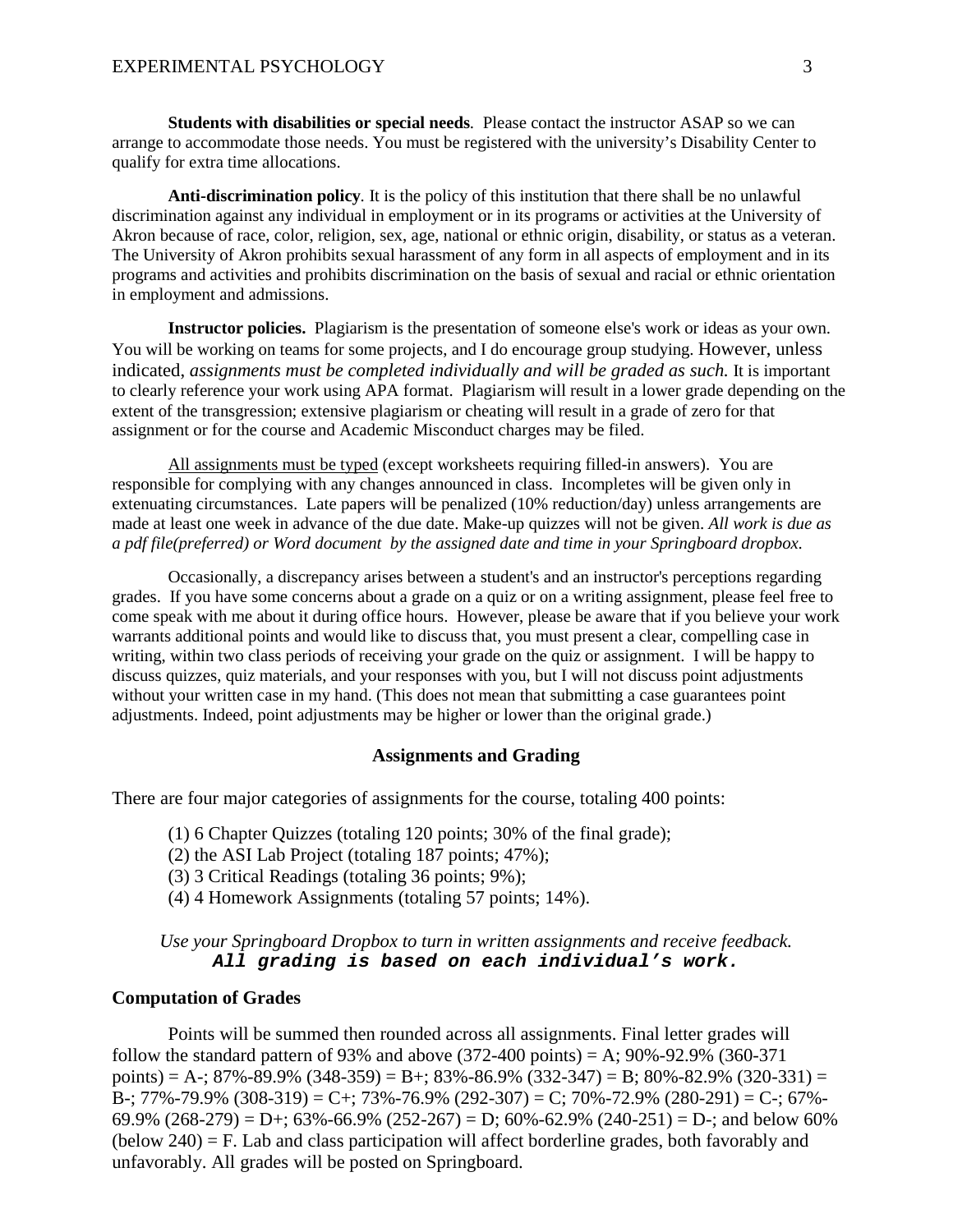### **APA Format**

Some worksheets and all research papers must conform to the guidelines of APA format. Your textbook (Ch. 11) has some basic information that will be helpful, and a demonstration manuscript (Hogue & Yoder, 2003) is available on Springboard. Additionally, hard copies of the *Publication Manual of the American Psychological Association* (6<sup>th</sup> ed.) can be found in the Akron U libraries, including in the reserve stacks at Bierce where they are non-circulating, and in the Psi Chi office (which also has a hardcopy style helper). Help with APA format can be found on-line at:

# <http://www.apastyle.org/>

Under the Learning APA Style tab, you can find online tutorials on (1) the Basics of APA Style and  $(2)$  What's New in the 6<sup>th</sup> Edition.

## **Chapter Quizzes**

**Individual credit.** Each chapter quiz will comprise 15 multiple choice questions worth 1 point each. These will be given in class on the assigned dates (see the Schedule of Assignments on page 10), and each will cover the assigned chapter(s) and its accompanying lecture(s). There will be six quizzes overall, covering Chapters 1 through 9 of Pelham and Blanton (P&B, 2007).

**Group credit.** There will be an opportunity to earn group credit on each of the quizzes when each is taken in class on the assigned date. After all individuals have handed in their quiz, your assigned 3-4 person group will answer each of the quiz questions *as a group*. *Every group member will get one-third point for every correct answer* (with a maximum score then of 5 for each quiz). Thus the combined total points for each quiz is 20, totaling 120 points across the six quizzes.

Students requiring extra time or special facilities must be registered with the disability center on campus. *No make-up quizzes will be given.* All quizzes will begin at the start of the assigned class period (see page 8), and no one will be permitted to participate in the group portion if they are late for the quiz. The individual grade will be extrapolated to cover the group portion if a student misses an in-class quiz because of an excused absence; in the case of an unexcused absence, both the individual and group grade for that quiz will be zero.

### **APA-style Lab Project**

You will complete one research project in lab (see page 8 for the Schedule of Labs), totaling 187 points. This project involves an original data collection to test the hypotheses your research team develops around the Ambivalent Sexism Inventory (Glick & Fiske, 2001). This assignment comprises six parts:

- (1) a team lab presentation of your proposal (16 points)
- (2) a revised written proposal (16 pts)
- (3) first and second (10 pts) drafts of your Methods section
- (4) first and second (15 pts) drafts of your results section
- (5) a group-created poster (30 pts) and presentation (16 pts)
- (6) a final, complete APA-style paper (80 pts)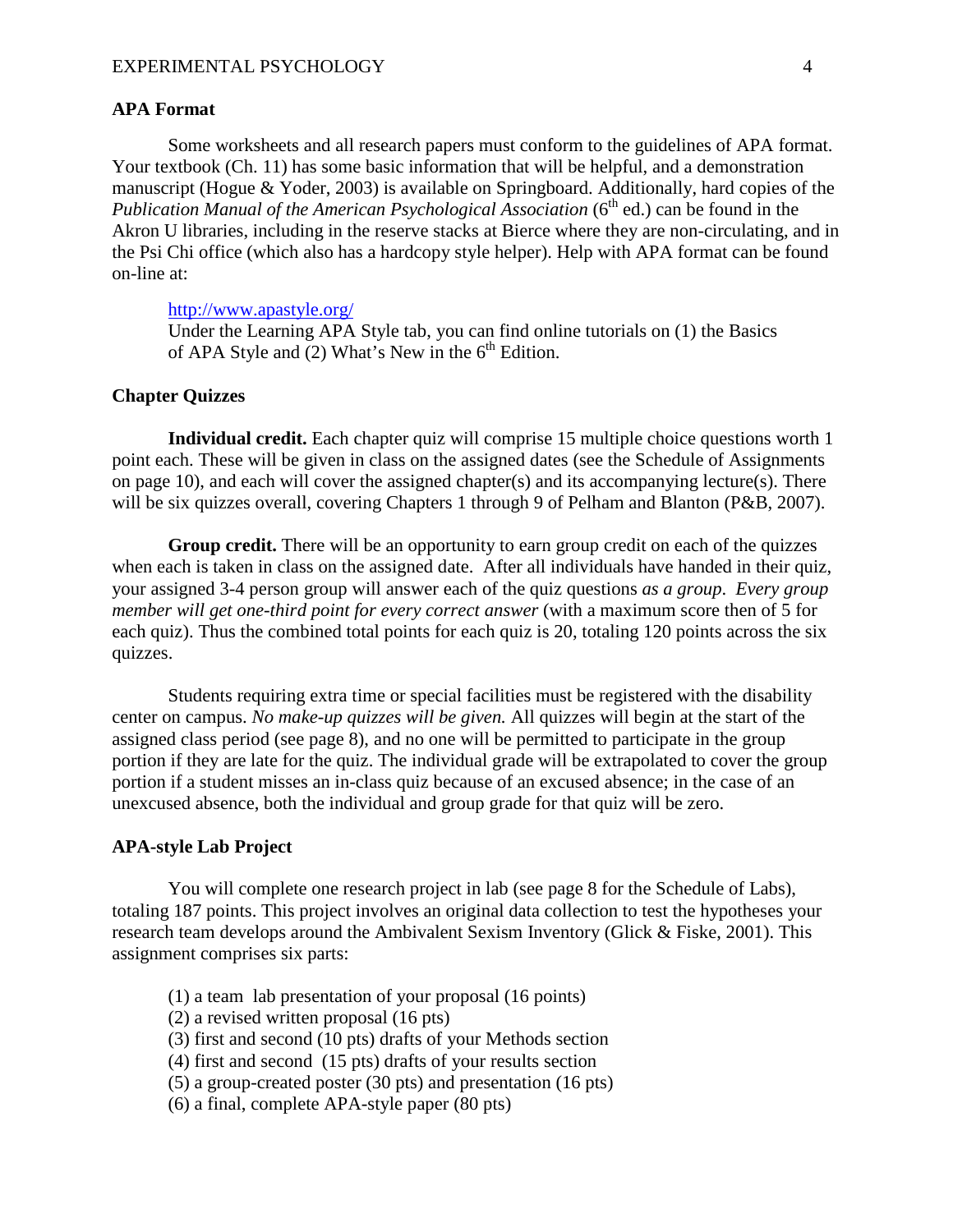**(1-2) Proposal.** As a research team, you will develop hypotheses (that involve the Ambivalent Sexism Inventory and that draw from your brief review of relevant literature) and then design a survey to test these hypotheses. As a team, you will present your hypotheses, your rationale for their development, and your materials you will use in lab. Your presentation must include a PowerPoint that shares your materials with the lab. Your individual involvement in this presentation will be graded; to be eligible to present, a good-faith first draft of your own individual proposal must be posted in the dropbox prior to the start of class. The purposes of this presentation are (a) to give us a final chance to make changes to your materials and (b) to begin to layout how you will analyze your data.

Each individual will write his or her own APA-style proposal, including the sections specified in the table on page 9. Note that this paper includes a Results section in which you will describe how you plan to analyze your data. Note that this proposal will give you a chance to draft your Introduction section and begin to lay out your Materials.

**(3-4) Methods and Results.** For both your Methods and Results sections, there will be two drafts. Each individual will complete her or his first draft and post it in the appropriate dropbox prior to the assigned lab listed on page 10. This draft needs to represent a good-faith effort in order to be eligible for peer review in lab. We will spend a lab session working in pairs reviewing each other's work and getting help and feedback from the TAs and instructor. You can then use this feedback to submit your second draft, which will be graded by Dr. Yoder. The feedback from this second draft can then help you perfect these sections for your final paper.

**(5) Poster.** Each group will parcel out the different sections of an APA-style poster to its team members (as designated on page 9). Each individual then will complete his or her assigned section. Each individual will then present her or his section as part of a lab-wide oral presentation during the last week of labs. *(You are strongly encouraged to attend BOTH lab sessions that week to show support for the work of your colleagues.)*

**(6) Final Paper**. Each student will complete his or her own final, complete APA-style paper that includes all sections of a research paper (see the matrix and section guide with grading rubric on page 9).

# **Critical Readings**

The purposes of these readings are to provide background information relevant to class materials and/or lab projects, to expose you to APA-style in practice, and to encourage you to think critically about the design of studies and the interpretation of research findings.

Each reading, along with a reading assignment template, is available in the Content folder in Springboard. The due dates for these reading assignments are posted on the Schedule of Assignments on page 10, with each worth 12 points. You will complete a Reading Overview (available on Springboard) for each reading.

### **Homework Assignments**

There are four homework assignments: (a) a reading assignment covering Glick and Fiske (2001) (12 points); (b) an APA Style Worksheet (worth 15 points); (c) a PsycINFO bibliography on the ASI for your proposal (15 points); and (d) data collection for the ASI project (15 points). See materials for these assignments posted on Springboard.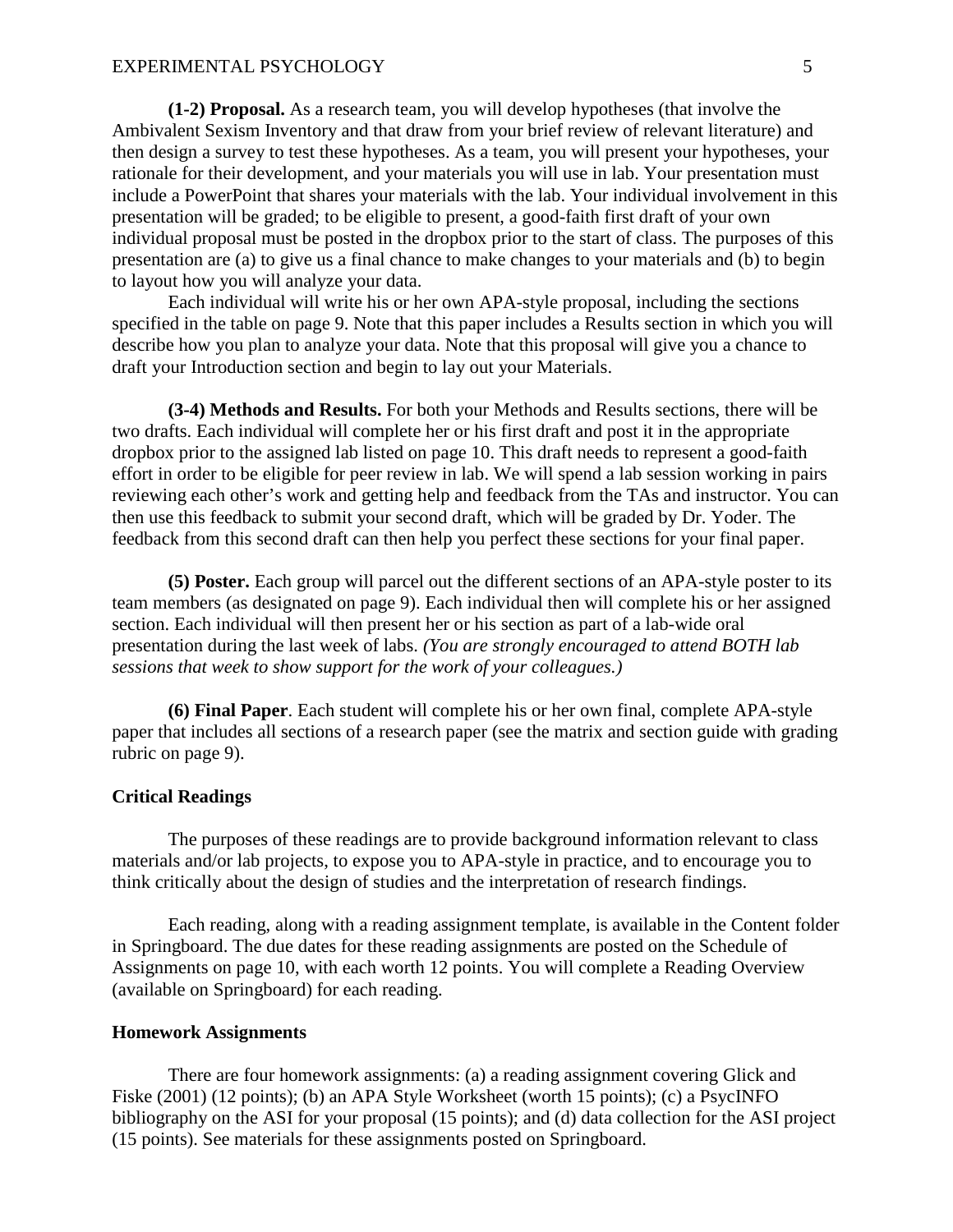**Glick and Fiske (2001)**. Given that our projects draw heavily on Ambivalent Sexism theory and the ASI measure, this reading will provide some needed background about theory development and the current state of these ideas and the research they inspired. This paper will be augmented by class lecture and a podcast interview with the authors. Although team projects will go in many directions, I like having a common focal point to bring our projects together and to explore in depth. We will see that the two components of this theory (hostile and benevolent sexism) have been used to create a measure (the Ambivalent Sexism Inventory; Glick & Fiske, 1996), which has been used across a wide range of experimental, quasi-experimental, and correlational designs. Having such empirical breadth will give us a chance to explore a wide array of research designs within a common theme.

**APA Style worksheet.** The style worksheet is available on Springboard; please download it, record your name and answers, and upload it to your Springboard dropbox before class on Sept. 6. (We will review this worksheet in class so the dropbox will close before class.)

**ASI project bibliography.** You will write a research proposal to outline your group's portion of our ASI project. The purpose of this bibliography assignment is to get you to conduct a literature search in PsycINFO and to identify three published papers that are relevant to your proposal (beyond Glick & Fiske, 1996; 2001, and the assigned readings for this course). Please download the Proposal Bibliography template available on Springboard, and complete a separate form for each of the three papers you identify (5 points each, totaling 15 points). These three bibliographies are due in your Dropbox on Sept. 16. Although you may consult with members of your team about your choices, this is an individual assignment (i.e., every student must submit their own assignment).

**Data collection.** For our class ASI project, we will design an online survey. For data collection, every student must recruit 5 people (worth 3 points each, totaling 15 points). Although the survey itself will be anonymous for respondents, each participant will be required to enter your name when they complete the survey in order for you to receive credit for recruiting them. All data collection must be completed before midnight on Oct. 19.

### **Teamwork**

You will be assigned to a 3-4 person group at the start of class. You will complete the follow-up group portion of each quiz, do the one statistics quiz, analyze project data, and peer review each other's work in lab with these team members. Except as just noted, *all other work will be done individually, will require that a unique assignment be handed in by each individual, and will be graded individually.*

Here are some pointers for making the most of your team work:

- Agree on meeting times outside of class, use your in-class lab time wisely (including consultation time with me), and designate clearly what each person should do before the next meeting.
- Do all of your required (and agreed-on) individual preparation on time, and come to group meetings and lab sessions prepared. Let everyone know in advance if you must miss a scheduled meeting. Please remember that when you don't do your work (or when you do it sloppily), you are not just hurting yourself but may be hurting the rest of your group!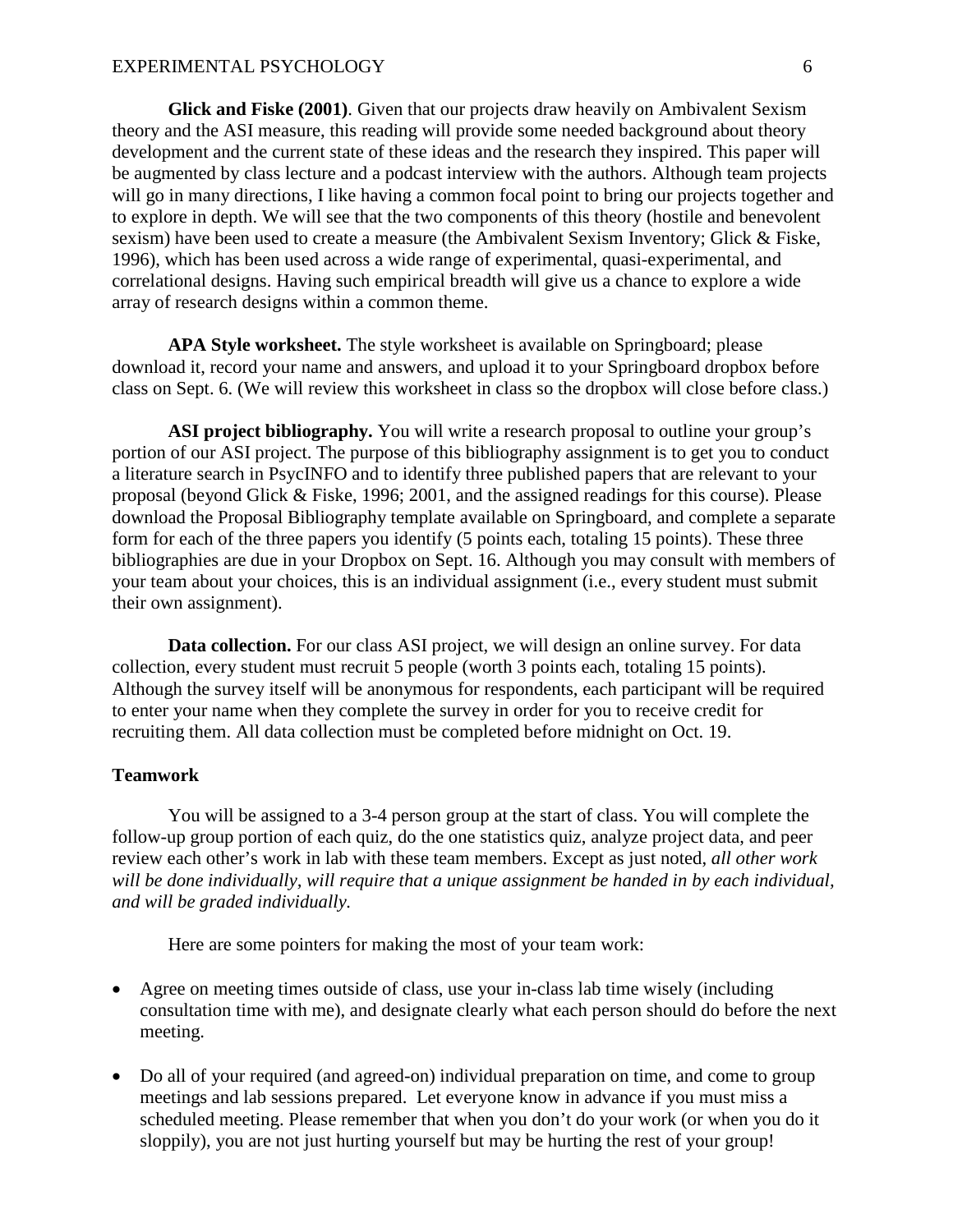# EXPERIMENTAL PSYCHOLOGY 7

- *If things are not going well in your group . . .* first, please try to work out the problems within your group. But you will also have some options if meetings aren't solving the problem:
	- If a team member refuses to cooperate, the remaining group members should let me know this.
	- If a group member is not cooperating, meet with your group and try to work out a resolution to the problem. If the non-cooperation continues, meet as a group with me. (1) If no resolution is achieved, the cooperating team members should notify the uncooperative member politely but clearly in writing that s/he is in danger of being fired; you must give a copy of this notification to me; (2) If there is no subsequent improvement, the team should notify the individual (again in writing and with a copy to me) that s/he is no longer part of the team. The fired student must meet with Dr. Yoder to discuss options, including possibly moving to another group that agrees to accept the student or to complete the work alone.
	- Similarly, if an individual feels that s/he is shouldering an inequitable burden of the workload, s/he may issue a warning memo (a written notification) to each team member. The group should meet as a whole and try to work out a resolution to the problem. If there is no improvement, the person may quit the team and join another group that agrees to accept the student or complete the work alone.

# **I have two "words" of advice:**

# **Keep Up!**

I cannot stress this point enough. We are on a tight but very do-able schedule. Assignments work together and build, so that by the end of class, you can do the capstone final assignments—presenting a professional poster and writing an APA-style manuscript. Consult this syllabus, the materials on Springboard, and me often. My guess is that you'll find lots of help along the way—*and be surprised at how much you enjoy and learn from the process.*

# **Revise!**

All papers benefit from revision, but this is especially true of research papers where careful attention to detail is required. Beyond the challenges of writing prose, research papers require careful citation and attention to the demands of APA formatting; clear and well organized logical development of ideas leading to carefully worded hypotheses; detailed information about participants, measures, procedures, and data analyses (with supporting statistics); and thoughtful speculation about the meaning and implications of findings. These are papers that can only get better with drafts, feedback, and more drafts. So, be prepared to take advantage of labs—come to them prepared; focus and work hard in them; and use your teammates, TAs, and instructor wisely. My bet is that in doing so, you'll keep up just fine, as well as see the quality of your work and thinking improve.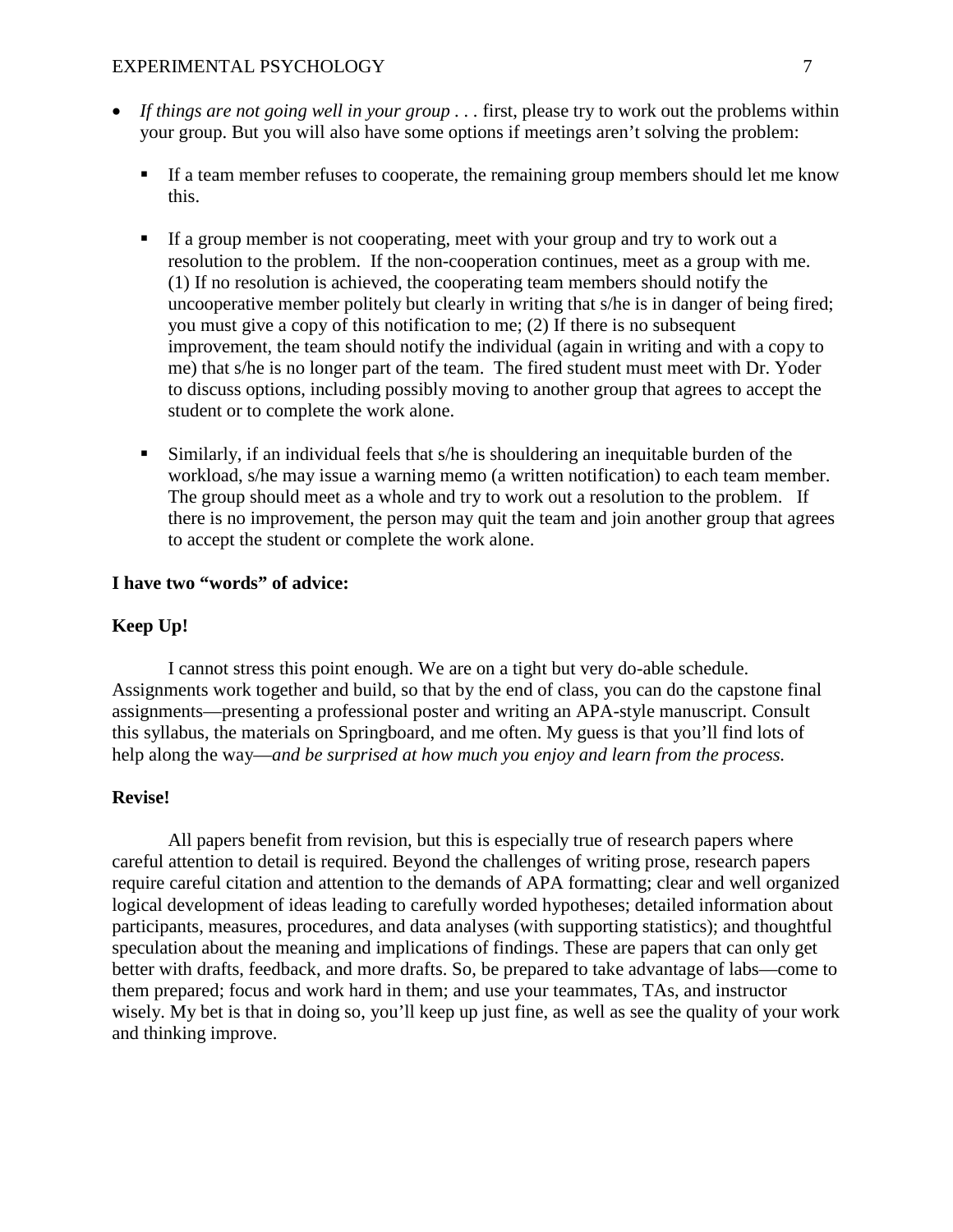| <b>Date</b>      | Lecture                                               | Lab                                           |  |
|------------------|-------------------------------------------------------|-----------------------------------------------|--|
| <b>Aug 28</b>    | Introduction                                          | Introduction to the ASI                       |  |
| Aug $30$         | Brief course in stat; group quiz                      | Introduction to the ASI                       |  |
| Sept 4           | <b>Ambivalent Sexism</b>                              | PsycINFO; ASI proposal topic & lit            |  |
| Sept 6           | Style overview, methods, ethics                       | PsycINFO; ASI proposal topic & lit            |  |
| Sept 11          | Choosing the Right Stat                               | ASI proposal planning and design/materials    |  |
| Sept 13          | P&B Ch 1                                              | ASI proposal planning and design/materials    |  |
| Sept 18          | P&B Ch. 2                                             | Data Analysis Exercise; more project planning |  |
| Sept 20          | Quiz on Chs. 1-2; APA Results                         | Data Analysis Exercise; more project planning |  |
| Sept 25          | P&B Ch. 3 Validity                                    | <b>Groups Present ASI study</b>               |  |
| Sept 27          | P&B Ch. 3 Measurement                                 | Groups Present ASI study                      |  |
| Oct 2            | P&B Ch. 3 More on Measurement                         | Finalize ASI project materials                |  |
| Oct 4            | Quiz on Ch. 3; APA Discussion                         | Finalize ASI project materials                |  |
| Oct 9            | P&B Ch. 4 Types I and II Error, Sample<br><b>Size</b> | Peer and Instructor Tutoring: Methods         |  |
| Oct 11           | P&B Ch. 4 Sampling                                    | Peer and Instructor Tutoring: Methods         |  |
| Oct 16           | P&B Ch. 4 Making Questions                            | Visual presentations and making graphs        |  |
| Oct 18           | Quiz on Ch. 4                                         | Visual presentations and making graphs        |  |
| Oct 23           | P&B Ch. 5                                             | ASI data analyses                             |  |
| Oct 25           | P&B Ch. 5                                             | ASI data analyses                             |  |
| Oct 30           | Quiz on Ch. 5; Making a poster                        | ASI analyses and posters                      |  |
| Nov 1            | Overview Chs. 6-9                                     | ASI analyses and posters                      |  |
| Nov <sub>6</sub> | P&B Ch. 6                                             | ASI analyses and posters                      |  |
| Nov 8            | P&B Ch. 7                                             | ASI analyses and posters                      |  |
| Nov 13           | Quiz on Chs. 6-7                                      | ASI analyses, posters, & writing              |  |
| Nov 15           | Critical readings: Types of designs                   | ASI analyses, posters, & writing              |  |
| Nov 20           | Peer & Instructor Tutoring: Results                   | Peer & Instructor Tutoring: Results (con't)   |  |
| <b>Nov 22</b>    | <b>Thanksgiving</b>                                   | <b>Break</b>                                  |  |
| <b>Nov 27</b>    | P&B Chs.8-9                                           | ASI paper writing and revising                |  |
| <b>Nov 29</b>    | Quiz on Chs. 8-9                                      | ASI paper writing and revising                |  |
| Dec 4            | Presentations of ASI posters                          | Open lab for writing                          |  |
| Dec 6            | Presentations of ASI posters                          | Open lab for writing                          |  |
| Dec 11           | Final ASI Project Paper due before 4:30<br><b>PM</b>  |                                               |  |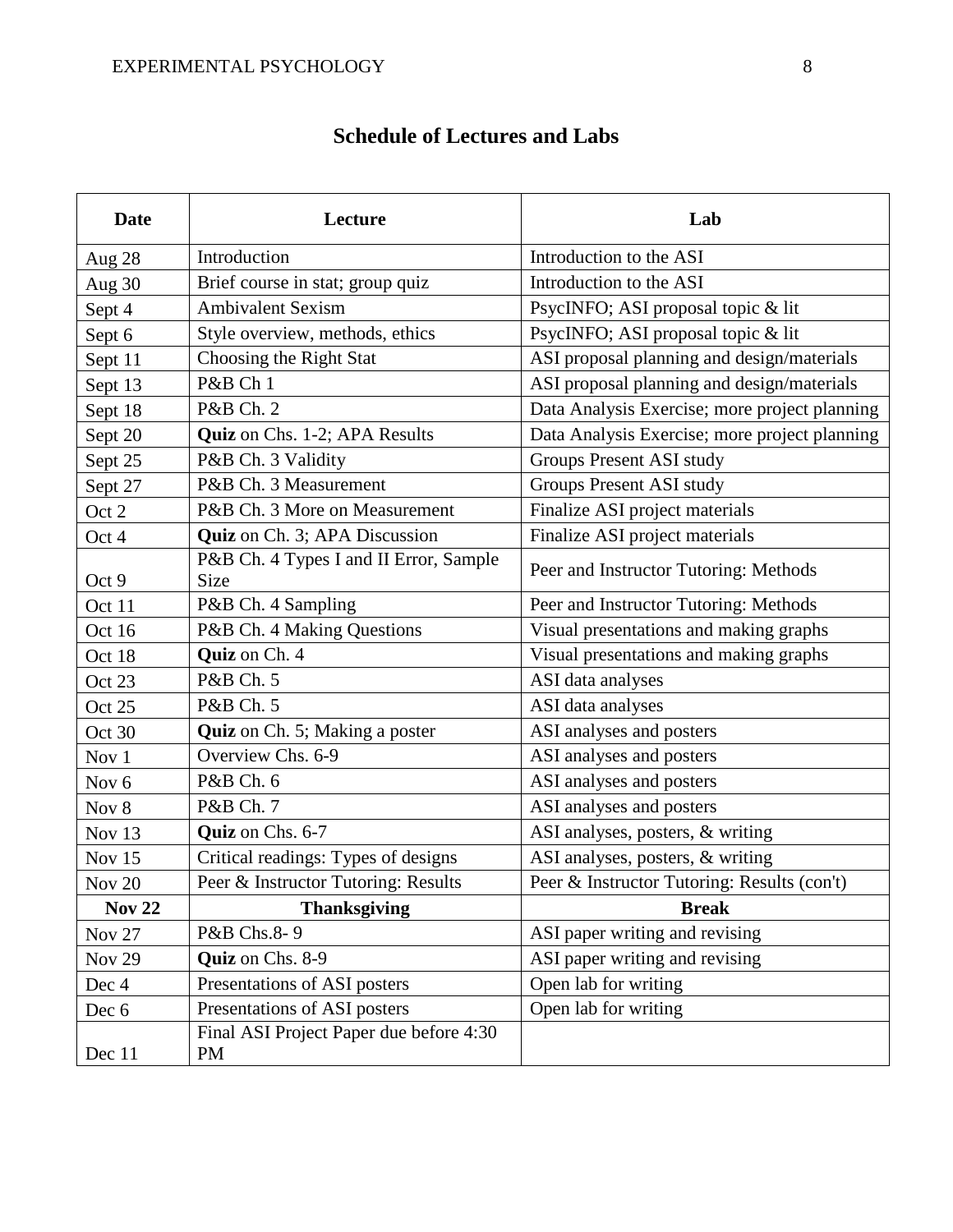|                        | ASI proposal                    | Second Draft<br>Methods | Second Draft<br>Results | ASI poster<br>presentation | ASI<br>paper |
|------------------------|---------------------------------|-------------------------|-------------------------|----------------------------|--------------|
| Abstract               |                                 |                         |                         | Person 1                   | 6            |
| Introduction           |                                 |                         |                         | Person 1                   |              |
| Lit Review             | 6                               |                         |                         | Person 1                   | 4            |
| Hypothesis(es)         | 4                               |                         |                         | Person 1                   | 6            |
| Method                 |                                 |                         |                         | Person 2                   |              |
| Participants           |                                 | 2                       |                         | Person 2                   | 4            |
| Materials              | 4                               | 6                       |                         | Person 2                   | 8            |
| Procedure              |                                 | 2                       |                         | Person 2                   | 8            |
| Results                | $2 -$ describe<br>analysis plan |                         | 15                      | Person 3                   | 20           |
| Includes a table       |                                 |                         | yes                     | Person 3                   | yes          |
| Includes a<br>figure   |                                 |                         | yes                     | Person 3                   | yes          |
| Discussion             |                                 |                         |                         | Person 4                   | 6            |
| References             | $\overline{2}$                  |                         |                         | Person 4                   | 4            |
| APA style              | 2                               | can lose points         | can lose points         | Everyone                   | 14           |
| Includes title<br>page | yes                             | yes                     | no                      |                            | yes          |
| <b>TOTAL</b>           | 20                              | 10                      | 15                      | $30 (+16)$                 | 80           |

Contents and Grading Point Values for Each APA-style Project from Lab

# Abstract

Your summary of the study is complete, containing key information from each section of the paper.

#### Introduction: Quality of literature review

You need to describe and cite research supportive of the hypotheses you propose. This does not necessarily mean citing everything you read; rather, citing relevant literature.

#### Introduction: Hypothesis development

You make a logical argument that leads up to the proposal of your clearly stated hypotheses.

# Method: Participants

You describe your participants (number, relevant demographic characteristics).

#### Method: Materials

You fully describe the materials you used, giving pertinent information about standard scales, so that a reader could check your citations and use your descriptions to full re-create your materials. Any coding schemes are fully detailed.

#### Method: Procedure

(Design section is optional—outlines design of study) Step-by-step description of how participants were recruited and what they encountered in your study.

#### Results

Appropriate statistics used, appropriate data displays (e.g., tables and figures), and analyses follow in logical order as dictated by your hypotheses.

#### Discussion

Brings the paper full-circle back to the hypotheses and relevant literature speculating about unsupported hypotheses, directions for future research, and implications for further scale development and usage.

### References

Complete and in APA format.

#### Conformity to APA format, writing, & grammar

All sections included, running head, title page, double spaced, headers, page numbers, etc.